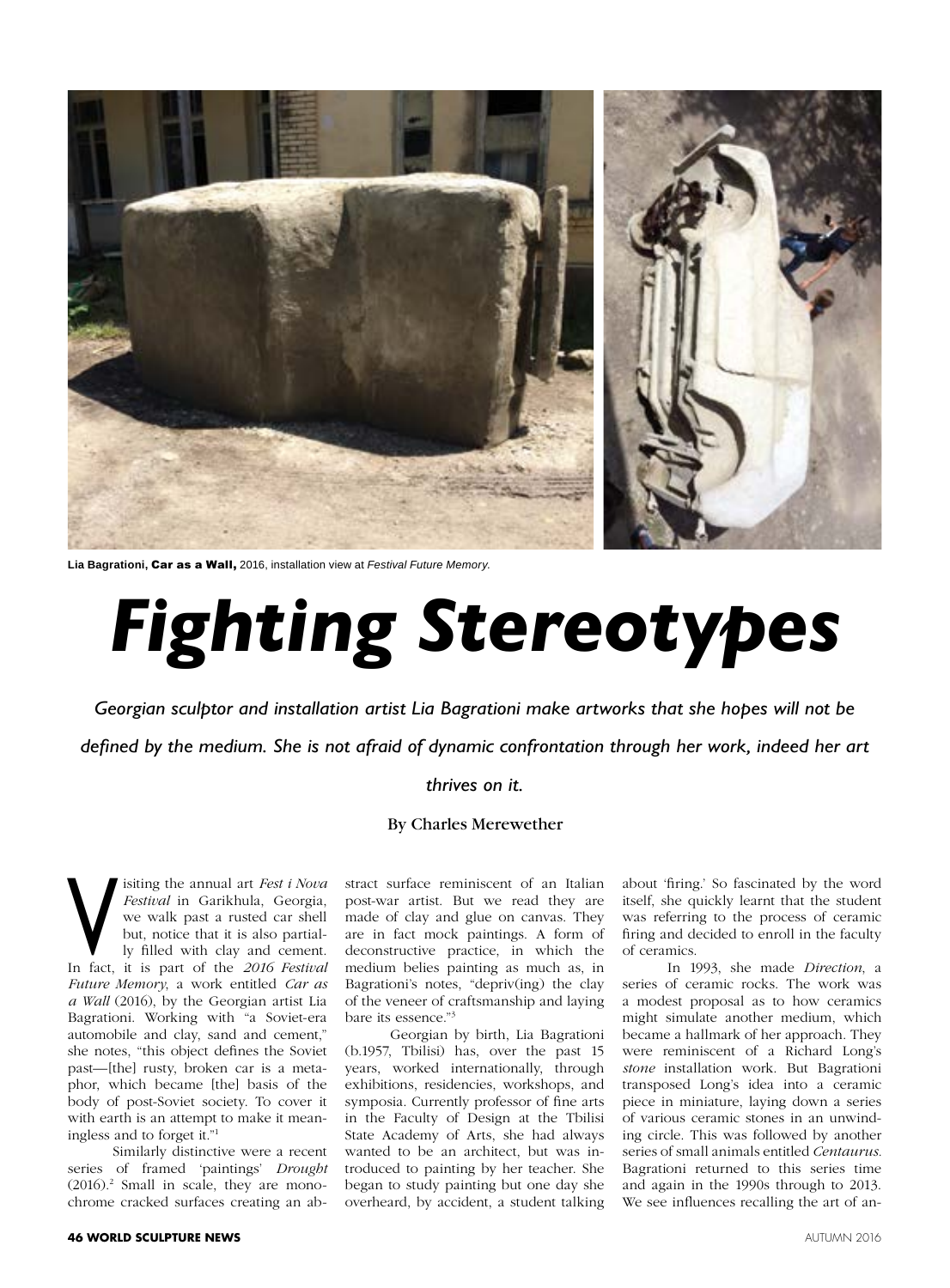tiquity, such as Assyrian clay sculpture.

Ten years after *Direction* she made *Money* (2003), her first significant and distinct work.4 Using terracotta and gold or, on occasion, porcelain and platinum, Bagrationi produced a series of more than 40 small, plaque-shaped pieces: many are only 23 x 13 centimeters.

At the time, she wrote: "How did the concept of money illusion come about? Why do we empower colored paper with a certain value? Coins and banknotes gain worth when we assign numbers to them and agree they are currency. The same idea is at the core of *Money Illusion*  where clay banknotes are inlaid with precious metals. Clay is common earth, while copper, gold, and platinum are held in high regard by all cultures. The combination presents an aesthetic."5

Most of what she made be-<br>tween 2004 and 2007 was<br>produced during her residen-<br>cies in Vallauris in France and<br>Guldagergaard in Denmark.<br>It was an intense and productive period tween 2004 and 2007 was produced during her residencies in Vallauris in France and Guldagergaard in Denmark. of some four years. During that time, she traveled and worked making a series of new work. She had already been on a two-month residency as guest artist at the Lakeside Studio, Lakeside, Michigan (USA) in May/June of 2001.



**Lia Bagrationi,** Money Illusion, 2003, smoked terracotta and copper, 13 x 23 cm

In 2005 she took a two-month residency, in June and July, at AIR Vallauris, Vallauris, France. It was a turning point: Bagrationi was in a professional environment of dialogue and exchange of ideas and the possibility of seeing very different kinds of practice by visiting fellow artists and teachers of different ages and nationalities. Among the artists she met was Ingrid Lilligren, an Iowa State University ceramic artist and professor whose ideas

and practice Bagrationi found inspiring.<sup>6</sup> In November 2006, Bagrationi went to the Guldagergaard's International Ceramic Research Center in Denmark on a one-month residency. There, she met Paul Scott, the artist and writer and professor at the National Academy of Arts, Oslo.7 She returned to Guldagergaard on another one-month residency in February, 2008. During this time, she met the Dutch artist Alexandra Engelfriet, again an influ-



**Lia Bagrationi,** Money Illusion, 2011, installation view.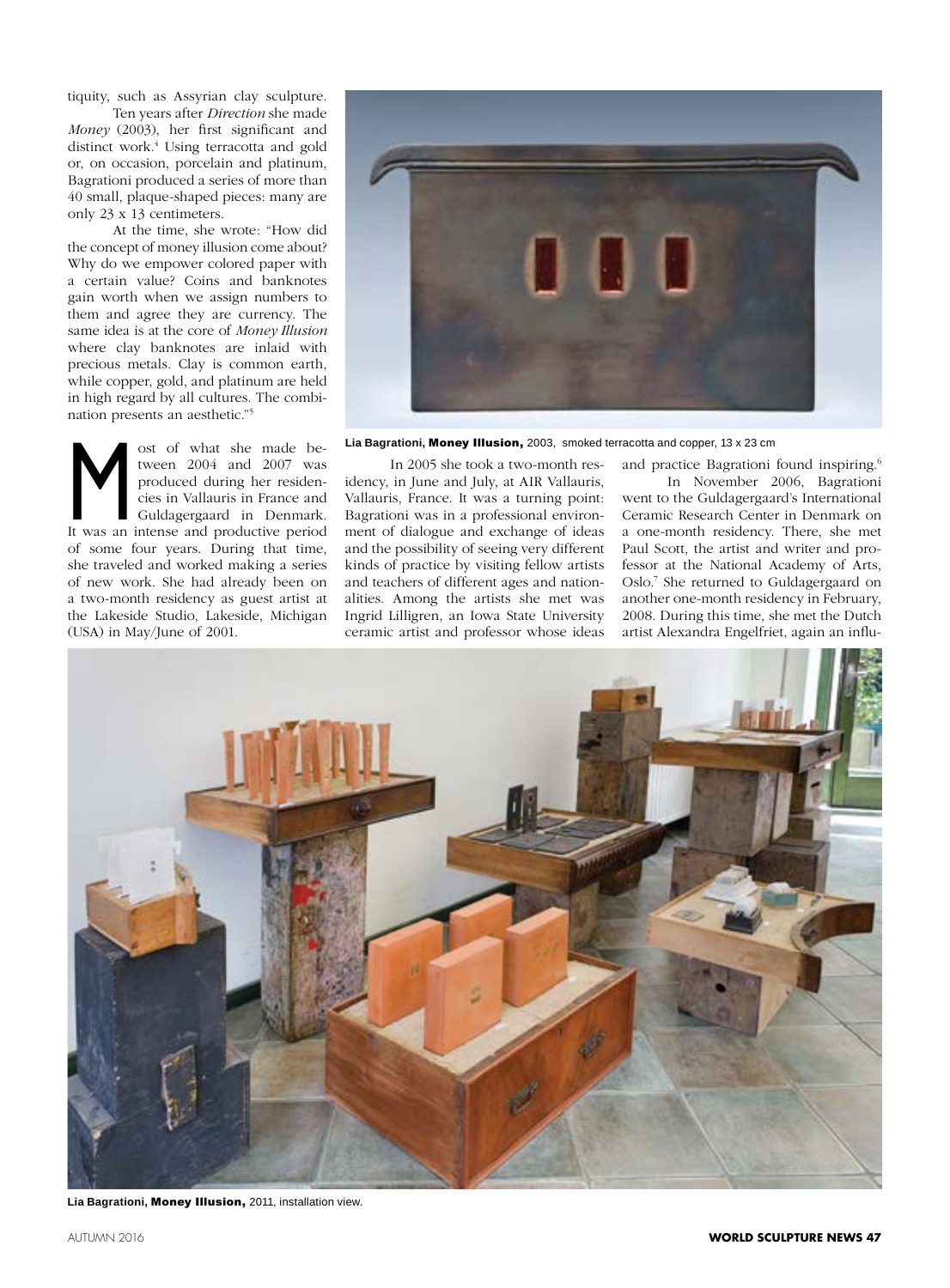ential artist for Bagrationi and with whom she made a work in Georgia. This experience led to a new body of work with the series *Mirror Reflections of Vanishing Cities* (2008–2009). Made of porcelain, terracotta, and stoneware, the work was a series that appeared as ruined or collapsing building constructions.8 At that time, Georgian art critic Khatuna Khabuliani wrote: "The installation *Mirror Reflections*  … tells a story of past and present, everlasting power games, fatal decisions, and their anonymous victims through minimalistic forms. It is small-scale and, at the same time, very expressive drama."9

Bagrationi's *Two Figures*  $(2012/2013)$ ,<sup>10</sup> again small in scale, is simply two pieces of glazed stoneware attached to one another. Tacitly referring to Brancusi's *The Kiss*, Bagrationi noted: "As I started to work on my series, *Two Figures*, I was thinking about the sexual act between two people; as an ultimate contact, you can't get any closer to another human being without violating their physical integrity. Nature provides 'screws and bolts' so the bodies sink perfectly into one another just like two pieces of Lego. My intent[ion] is to pay homage to Brancusi's *The Kiss*, by taking a step further and stripping it down to its absolute essence in order to present the bare mechanics of intimacy."11

In 2013 Bagrationi participated in the *International Ceramic Festival*  of which she was one of the organizers and was part of a bigger *Arts and Craft Telavi Festival*. She performed *Seasaw*, in collaboration with Alexandra Engelfriet and two young Georgian artists, Irina Jibuti and Merab Gugunashvili.<sup>12</sup>

agrationi has diversified<br>
her practice greatly insce<br>
2014. It has not meant let-<br>
ting go of her predominant<br>
media of clay and terracot-<br>
ta entirely but more the inclusion her practice greatly insce 2014. It has not meant letting go of her predominant media of clay and terracotof other media. The ironic play to which she refers as a 'deconstructive' approach gained in strength.

For a solo show entitled *Vice Versa* at Gala Gallery in 2014 she wrote: "My latest artistic research focuses on deconstruction experiments that take place in different media. The show unites seven objects, which are made through deconstruction of easel paintings and demonstrate transformation of the picture and the frame. Very often we unconsciously follow the stereotype that a painting has to be placed in a frame. My latest works debate this stereotype and allow framed paintings to overcome the



**Lia Bagrationi,** This is a Pot, 2015, height 40 cm.

boundaries and become part of infinity. The main object of the exhibition, *Mona Lisa* (2014), serves as the guide of the concept where Leonardo's painting—the sacred attribute of the Western culture takes its journey in a new context."13

During this time, she was invited back to Garikula to make a new work. She made a major work *Construction Transformations (Stairs)* (2014–2015), which was composed of what appears as



**Lia Bagrationi,** This is a Pot, 2015, height 110 cm.

a small open archaeological site of interconnected trenches with a concrete staircase leading down and up higher than the ground surface. She cites the poet T.S. Eliot, who wrote in *The Dry Salvages*: "And the way up is the way down, the way forward is the way back." She was to write for the catalogue the following: "Ceramics with its long tradition is densely attached to the human being and the earth. Clay is one of the pillars of the

human existence. As an artist the working process with clay is truly an interesting challenge for me …. For the cognition of the substance of clay I used the imitation of archaeological dig. Going down to the ground gives the feeling of touching the layers of the civilizations where the clay, as a memory vessel and deliverer of the creative potential, begins."14

Bagrationi also made *Construction Deconstruction* (2014) for *Artisterium7*. "The installation represents raw clay construction with medical IV system on top of it with water dripping constantly from it and it creates a self-renewable visual system. With drops of water, dry clay collapses and then turns to its original substance, which is ready and eager to become a new form. This characteristic of clay acts as 'an author' in the work. It leads the process in such a way that becomes a creator of itself."15

The range and diversity of Bagrationi's engagement with ceramics has continued over the past two years with, for example, *A Mad Tea Party* (2015), composed of a table with a row of smashed